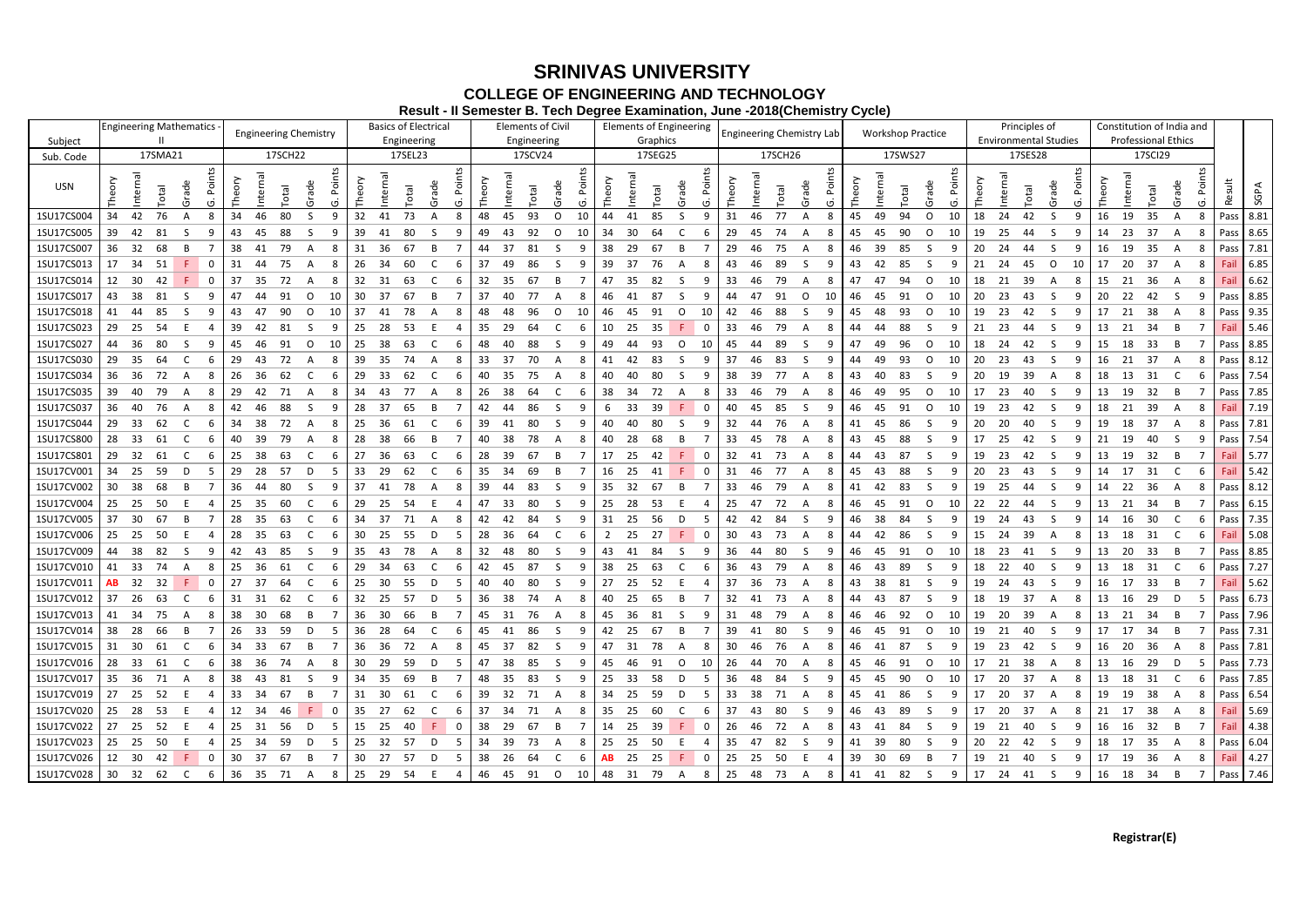#### **Registrar(E)**

# **COLLEGE OF ENGINEERING AND TECHNOLOGY SRINIVAS UNIVERSITY**

**Result - II Semester B. Tech Degree Examination, June -2018 (Chemistry Cycle)**

|            |              |          |              | <b>Engineering Mathematics</b>     | <b>Engineering Chemistry</b> |     |      |              |                        |             |              |          | <b>Basics of Electrical</b> |              |        |    |    | <b>Elements of Civil</b> |          |         |           |     | <b>Elements of Engineering</b> |  |                  |             | <b>Engineering Chemistry Lab</b> |     |             |                                       |      |      |       | <b>Workshop Practice</b> |              |       |        |          | Principles of |                              |       |    |        | Constitution of India and  |              |      |        |           |
|------------|--------------|----------|--------------|------------------------------------|------------------------------|-----|------|--------------|------------------------|-------------|--------------|----------|-----------------------------|--------------|--------|----|----|--------------------------|----------|---------|-----------|-----|--------------------------------|--|------------------|-------------|----------------------------------|-----|-------------|---------------------------------------|------|------|-------|--------------------------|--------------|-------|--------|----------|---------------|------------------------------|-------|----|--------|----------------------------|--------------|------|--------|-----------|
| Subject    |              |          | Ш            |                                    |                              |     |      |              |                        |             |              |          | Engineering                 |              |        |    |    | Engineering              |          |         |           |     | Graphics                       |  |                  |             |                                  |     |             |                                       |      |      |       |                          |              |       |        |          |               | <b>Environmental Studies</b> |       |    |        | <b>Professional Ethics</b> |              |      |        |           |
| Sub. Code  |              |          | 17SMA21      |                                    |                              |     |      | 17SCH22      |                        |             |              |          | 17SEL23                     |              |        |    |    | 17SCV24                  |          | 17SEG25 |           |     |                                |  |                  |             |                                  |     | 17SCH26     |                                       |      |      |       | 17SWS27                  |              |       |        |          | 17SES28       |                              |       |    |        | 17SCI29                    |              |      |        |           |
| <b>USN</b> |              | Internal | <b>Total</b> | $\mathbf \omega$<br>$\overline{g}$ | Poin                         |     |      | <b>Total</b> | $\mathbf \omega$<br>ਨੂ | Points      | <b>heory</b> | Internal | <b>lepo</b> .               | ω<br>ನ       | Points |    |    | <b>Iepo</b>              | ഄ<br>್ದಾ | Poin    |           |     | <b>lepo</b>                    |  | ade <sup>-</sup> | Poin        |                                  |     | <b>lepo</b> | Φ<br>$\overline{a}$<br>$\overline{0}$ | Poin | eory | ntern | <b>Iepo</b>              | ade          | Point | Theory | Internal | <b>Iepo</b>   | ade                          | Point |    | nterna | <b>Iepo</b>                | ade          | Poin | Result | SGPA      |
| 1SU17CV029 | 14           | 25       | 39           | F                                  | $\overline{0}$               | 29  | 40   | 69           | B.                     | 7           | 25           | 30       | 55                          | D            | -5     | 34 | 39 | 73                       |          | 8       | 46        | 42  | 88                             |  | S.               | 9           | 25                               | 43  | 68          | <b>B</b>                              |      | 44   | 44    | 88                       | S.           | 9     | 13     | 19       | 32            | <b>B</b>                     | -7    | 13 | 18     | 31                         |              | -6   | Fail   | 6.19      |
| 1SU17CV030 | -31          | - 29     | 60           | C                                  | 6                            | 42  | 33   | 75           | A                      | 8           | 40           | 33       | 73                          | A            | 8      | 41 | 43 | 84                       |          | q       | 13        | 25  | 38                             |  |                  | $\Omega$    | 36                               | 45  | 81          | -S                                    | -9   | 47   | 41    | 88                       | -S           | -9    | 19     | 19       | 38            | A                            | -8    | 13 | 13     | -26                        |              |      | Fail   | 6.62      |
| 1SU17CV031 | 30           | - 33     | 63           | C                                  | -6                           | 25  | -31  | 56           | D                      | -5          | 28           | - 33     | 61                          |              | 6      | 41 | 45 | 86                       |          |         | 45        | 25  | 70                             |  |                  | 8           | 33                               | -40 | 73          | A                                     | -8   | 47   | 41    | 88                       | <sub>S</sub> | -9    | 19     | 18       | 37            | A                            | -8    | 16 | 19     | -35                        | A            | -8   | Pass   | 7.15      |
| 1SU17CV032 | 34           | - 27     | 61           | C.                                 | -6                           | 32  | -40  | 72           | A                      | 8           | 31           | 36       | 67                          |              |        | 25 | 42 | 67                       |          |         | 33        | -25 | 58                             |  | -n               |             | 46                               | 44  | 90          | n                                     | 10   | 43   | 43    | 86                       | -S           | g     | 18     | 22       | 40            | -S                           |       | 13 | 18     | -31                        |              | -6   | Pass   | 7.12      |
| 1SU17CV033 | 27           | - 25     | 52           |                                    | $\Delta$                     | 27  | - 30 | 57           | D                      | -5          | 25           | - 25     | 50                          | E            |        | 31 | 35 | 66                       |          |         | 31        | 27  | 58                             |  | D                | -5          | 25                               | -37 | 62          |                                       | -6   | 44   | 32    | 76                       | A            | -8    | 18     | -22      | 40            | -S                           |       | 18 | 22     | 40                         | -S           | 9    | Pass   | 5.62      |
| 1SU17CV035 | 28           | - 31     | -59          | D                                  | -5                           | 25  | -34  | 59           | D                      | -5          | 26           | - 34     | 60                          | C            | 6      | 42 | 43 | 85                       |          | -9      | 34        | -37 | 71                             |  | A                | 8           | -27                              | -43 | 70          |                                       | 8    | 39   | -41   | -80                      | -S           | -9    | 19     | -24      | 43            | -S                           |       | 15 | 23     | - 38                       | A            | -8   | Pass   | 7.04      |
| 1SU17EC002 | 39           | 42       | 81           | S.                                 | -9                           | 43  | 45   | 88           | ς                      | 9           | 42           | - 42     | 84                          | -S           | 9      | 46 | 49 | 95                       | $\circ$  | 10      | 41        | -31 | 72                             |  | A                | 8           | 40                               | -45 | -85         | -S                                    |      | 48   | 49    | -97                      | $\mathsf{O}$ | 10    | 19     | 23       | 42            | <sub>S</sub>                 |       | 20 | 20     | 40                         | S.           | q    | Pass   | 9.08      |
| 1SU17EC005 | 31           | - 37     | 68           | B.                                 |                              | 44  | 48   | 92           | O                      | 10          | 35           | 42       | 77                          | A            | 8      | 37 | 42 | 79                       |          |         | 33        | 46  | 79                             |  |                  | 8           | 45                               | -47 | 92          | $\circ$                               | 10   | 48   | 49    | -97                      | $\Omega$     | 10    | 19     | 24       | 43            | -S                           |       | 22 | 22     | 44                         | S.           | 9    |        | Pass 8.54 |
| 1SU17EC007 | 38           | - 36     | 74           | A                                  | -8                           | 34  | 45   | 79           | A                      | -8          | 31           | 42       | - 73                        | A            | -8     | 43 | 48 | 91                       | $\Omega$ | 10      | 42        | 42  | -84                            |  | -S               | 9           | 31                               | -45 | 76          | A                                     | -8   | 45   | 46    | 91                       | $\Omega$     | -10   | 19     | -24      | 43            | -S                           |       | 20 | -21    | -41                        | -S           | 9    | Pass   | 8.69      |
| 1SU17EC008 | -37          | - 37     | 74           | A                                  | -8                           | 33  |      | 80           | -S                     | 9           | 44           | 49       | 93                          | O            | 10     | 45 | 48 | 93                       | $\Omega$ | 10      | 50        |     | 93                             |  | 0                | -10         | 32                               | -45 | 77          | A                                     | -8   | 45   | 47    | 92                       | $\Omega$     | 10    | 20     | 25       | 45            | $\Omega$                     | 10    | 19 | -20    | -39                        | A            | -8   | Pass   | 9.31      |
| 1SU17ME003 | 43           | - 33     | 76           | A                                  | -8                           | 25  | -37  | 62           |                        | -6          | 25           | 27       | 52                          | F            | 4      | 46 | 38 | 84                       |          |         | 49        | 32  | 81                             |  | -S               | 9           | 29                               | 44  | 73          |                                       | 8    | 46   | 47    | 93                       | O            | 10    | 24     | 23       | 47            | O                            | 10    | 13 | 22     | - 35                       | A            | 8    | Pass   | 7.62      |
| 1SU17ME004 | 45           | -48      | 93           | $\circ$                            | 10                           | 45  | 49   | 94           | O                      | 10          | 46           | 49       | 95                          | $\circ$      | 10     | 31 | 49 | 80                       |          |         | 47        | 46  | 93                             |  | $\Omega$         | -10         | 44                               | 49  | 93          | O                                     | 10   | 48   | 49    | 97                       | 0            | 10    | 24     | -24      | 48            | $\circ$                      | 10    | 21 | -22    | -43                        | -S           | -9   | Pass   | 9.81      |
| 1SU17ME005 | 26           | 27       | -53          |                                    |                              | 25  | - 30 | - 55         | D                      | -5          | 30           | - 30     | -60                         |              | 6      | 46 | 39 | -85                      | -S       | -9      | 18        | 42  | -60                            |  |                  | 0           | -27                              | -44 | 71          | A                                     | -8   | 42   | -36   | -78                      | A            | -8    | 17     | -20      | 37            | A                            | -8    | 13 | 17     | -30                        | C.           | -6   | Fail   | 5.46      |
| 1SU17ME007 | <b>NE</b> 12 |          | 12           | F.                                 | 0                            | 25  | 25   | 50           |                        |             | 25           | - 25     | -50                         |              |        | 47 | 25 | 72                       |          |         | <b>NE</b> |     |                                |  |                  | 0           | 25                               | -35 | 60          |                                       | -6   | 47   | 40    | -87                      | <b>S</b>     | q     | 15     | 19       | 34            | - B                          |       | 13 | 14     | 27                         | D            | -5   | Fail   | 4.08      |
| 1SU17ME010 | 32 25        |          | 57           | D                                  | -5                           | 33  | 32   | 65           | B                      |             |              | 32 25    | 57                          | D            | -5     | 48 | 32 | -80                      |          | -9      | 28        | -25 | -53                            |  | F                |             | 36                               | 42  | 78          | A                                     | 8    | 39   | 42    | 81                       | <sub>S</sub> | -9    | 21     | 23       | 44            | -S                           | -9    | 20 | 17     | 37                         | $\mathsf{A}$ | -8   | Pass   | 6.58      |
| 1SU17ME015 | 36           | - 34     | 70           | A                                  | 8                            | 29  | 40   | 69           |                        |             | 41           | 40       | -81                         | -S           | -9     | 41 | 46 | 87                       |          |         | 45        | 40  | 85                             |  | -S               | 9           | 33                               | 45  | 78          |                                       | -8   | 43   | -46   | -89                      | <sub>S</sub> | -9    | 19     | 23       | 42            | -S                           |       | 21 | -21    | 42                         | -S           | -9   | Pass   | 8.46      |
| 1SU17ME018 | 10           | - 25     | -35          |                                    | - 0                          | 26  | -33  | -59          | Ð                      | -5          | 32           | 29       | -61                         |              | 6      | 44 | 28 | 72                       |          |         | 38        | 30  | 68                             |  | -R               |             | 43                               | -46 | 89          | ς.                                    |      | 46   | 44    | 90                       | $\Omega$     | -10   | 19     | -23      | 42            | -S                           |       | 14 | 15     | 29                         | D            | -5   | Fail   | 6.00      |
| 1SU17ME019 | 12           | - 25     | 37           | F.                                 | $\overline{\mathbf{0}}$      | 27  | 25   | 52           |                        |             | 30           | 25       | 55                          | D            | -5     | 45 | 30 | 75                       | A        | 8       | 25        | 25  | -50                            |  |                  |             | 28                               | -46 | 74          |                                       | 8    | 34   | 37    | 71                       | A            | -8    | 21     | 22       | 43            | <sub>S</sub>                 |       | 13 | 15     | 28                         | D            | -5   | Fail   | 5.00      |
| 1SU17ME020 | 14           | 25       | 39           | F.                                 | 0                            | 28  | -29  | 57           | D                      | -5          | 32           | 25       | 57                          | D            | -5     | 47 | 37 | 84                       |          |         | 25        | 25  | 50                             |  |                  |             | 28                               | 38  | 66          | B                                     |      | 36   | 42    | 78                       | A            | -8    | 17     | 23       | 40            | -S                           | q     | 15 | 16     | -31                        |              | -6   | Fail   | 5.27      |
| 1SU17ME021 | 27           | -38      | 65           | B                                  |                              | 44  | 47   | 91           | $\Omega$               | 10          | 39           | 42       | -81                         | -S           |        | 47 | 47 | 94                       | ∩        | 10      | 46        | 43  | 89                             |  |                  |             | 40                               | 44  | 84          |                                       |      | 40   | 46    | -86                      | S            | -9    | 23     | 25       | 48            | $\Omega$                     | 10    | 22 | 23     | 45                         | O            | -10  | Pass   | 9.08      |
| 1SU17ME022 | 48 37        |          | 85           | S.                                 | - 9                          | -31 | 42   | 73           | A                      | -8          | 37           | - 38     | 75                          | A            | 8      | 34 | 40 | 74                       |          |         | 44        | 40  | 84                             |  | -S               | -9          | 33                               | 48  | 81          | -S                                    |      | 46   | 44    | -90                      | $\circ$      | -10   | 23     | -24      | 47            | O                            | 10    | 14 | - 22   | - 36                       | A            | -8   | Pass   | 8.62      |
| 1SU17ME023 | 37           | 33       | 70           | A                                  | -8                           | 35  | 35   | 70           | А                      | -8          | 34           | 34       | 68                          | B            |        | 30 | 42 | 72                       |          |         | 49        | 45  | 94                             |  | $\Omega$         | -10         | 30                               | 48  | 78          |                                       |      | 42   | 40    | 82                       | <sub>S</sub> | -9    | 22     | 22       | 44            | ς.                           |       | 13 | 21     | -34                        | B.           |      | Pass   | 8.23      |
| 1SU17ME024 | 44           | -38      | 82           | S.                                 | -9                           | 47  | 47   | 94           | O                      | 10          | 43           | -46      | 89                          | -S           | -9     | 26 | 46 | 72                       | A        | 8       | 38        | -37 | 75                             |  | A                | 8           | 41                               | 42  | 83          | -S                                    | 9    | 43   | 45    | 88                       | -S           | -9    | 20     | 24       | 44            | -S                           |       | 21 | 19     | 40                         | S.           | -9   | Pass   | 8.85      |
| 1SU17ME026 | 25           | - 25     | -50          | F.                                 | -4                           | 29  | -39  | 68           |                        |             | 33           | -37      | 70                          | A            | 8      | 44 | 37 | -81                      |          | -9      | 39        | 30  | 69                             |  | -B               |             | -39                              | -41 | -80         | -S                                    | 9    | 35   | 40    | 75                       | A            | -8    | 21     | 20       | 41            | -S                           |       | 13 | 13     | -26                        |              |      | Pass   | 7.19      |
| 1SU17ME031 | 17           | -26      | 43           |                                    | - 0                          | 26  | 29   | 55           | D                      | - 5         | 26           | - 29     | -55                         | D            | -5     | 42 | 41 | 83                       |          | -9      | 42        | -34 | 76                             |  | A                | 8           | 35                               | 46  | 81          | -S                                    | -9   | 43   |       | 83                       | -S           | - 9   | 22     | 21       | 43            | -S                           |       | 15 | 17     | 32 <sup>2</sup>            | <b>B</b>     | 7    | Fail   | 6.15      |
| 1SU17ME034 | 15           | -25      | 40           | F.                                 | - 0                          | 27  | 25   | 52           |                        |             | 39           | 25       | 64                          |              | 6      | 45 | 40 | 85                       |          | -9      | <b>NE</b> |     |                                |  |                  | $\mathbf 0$ | 35                               | -38 | 73          |                                       | -8   | 38   | 45    | 83                       | <sub>S</sub> | -9    | 22     | 22       | 44            | -S                           |       | 19 | 16     | -35                        | A            | 8    | Fail   | 4.88      |
| 1SU17ME036 | 6            | -25      | 31           | F.                                 | - 0                          | 14  | -26  | 40           |                        | $\mathbf 0$ | 29           | 27       | 56                          | D            | -5     | 36 | 34 | 70                       | A        | 8       | <b>NE</b> |     | 2                              |  |                  | 0           | 25                               | -38 | 63          | C                                     | -6   | 36   | 42    | 78                       | A            | -8    | 17     | 21       | 38            | A                            | -8    | 13 | 14     | 27                         | D            | -5   | Fail   | 3.58      |
| 1SU17ME037 | 14           | - 27     | 41           | F.                                 | - 0                          | 31  | 32   | 63           |                        | -6          | 26           | - 30     | 56                          | - D          | 5      | 13 | 40 | 53                       |          |         | 32        | -28 | 60                             |  |                  | 6           | 36                               | -46 | -82         |                                       |      | 35   | 40    | 75                       | A            | -8    | 15     | -24      | 39            | A                            |       | 13 | 14     | 27                         | D            |      | Fail   | 4.42      |
| 1SU17ME039 | 25 34        |          | - 59         | D                                  | -5                           | 28  | - 35 | - 63         |                        | -6          | 34           | - 33     | 67                          | <sub>B</sub> |        | 43 | 44 | 87                       | -S       | 9       | 48        | 25  | 73                             |  | A                | 8           | 44                               | 44  | 88          | -S                                    | -9   | 39   | 46    | 85                       | -S           | -9    | 18     | 21       | 39            | A                            | 8     | 13 | 19     | - 32                       | B            | 7    |        | Pass 7.35 |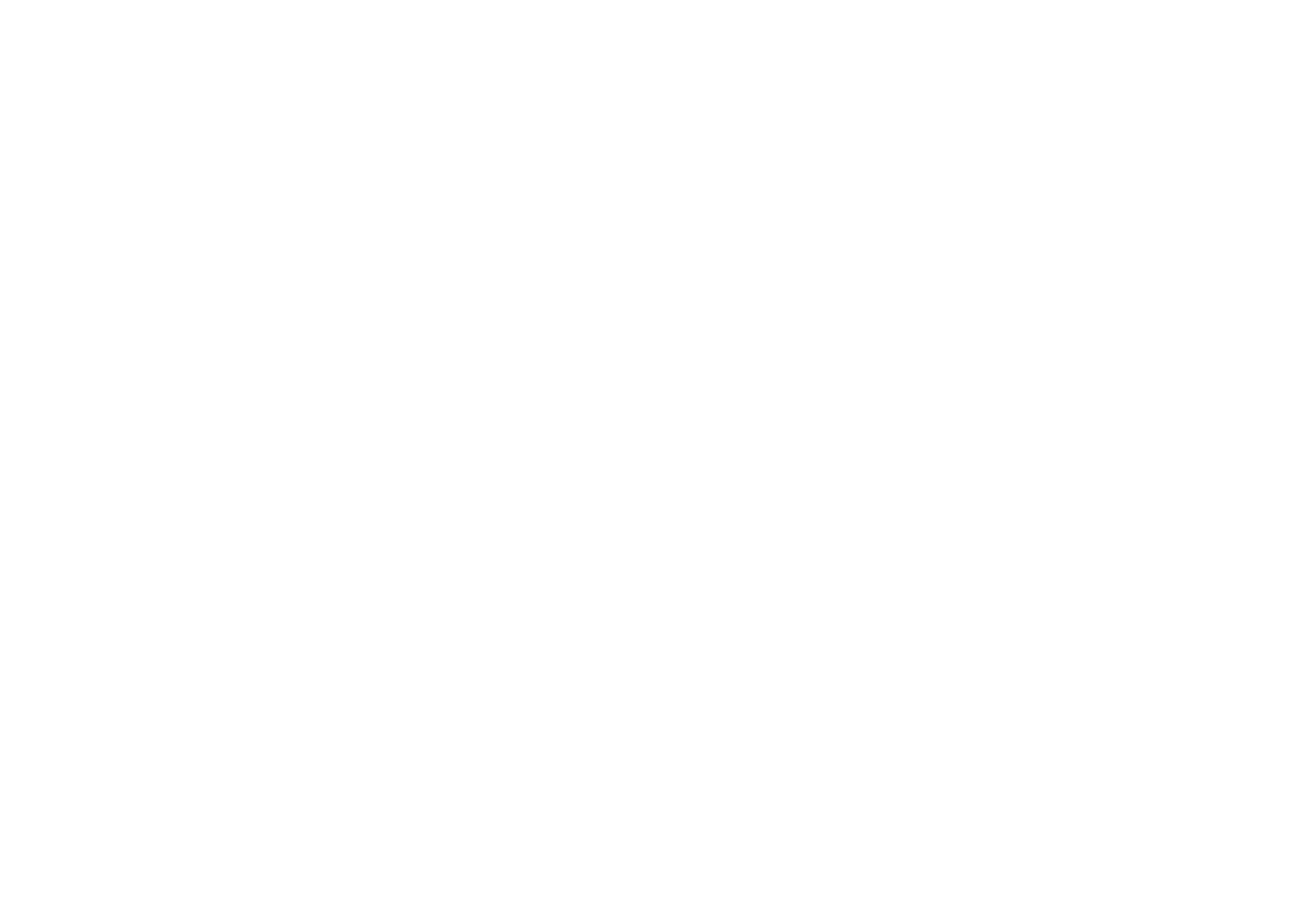|            |                                                 |                            |                                |             |                   |          |             | $\alpha$ is the computation of the computation of $\alpha$ is the computation of the computation of $\alpha$ |        |          |              |                                |        |         |                |                                |                 |        |             |                 |                         |                   |                       |                                |              |                |                   |            |  |  |  |
|------------|-------------------------------------------------|----------------------------|--------------------------------|-------------|-------------------|----------|-------------|--------------------------------------------------------------------------------------------------------------|--------|----------|--------------|--------------------------------|--------|---------|----------------|--------------------------------|-----------------|--------|-------------|-----------------|-------------------------|-------------------|-----------------------|--------------------------------|--------------|----------------|-------------------|------------|--|--|--|
|            | <b>Mathematics</b><br>Engineering               | <b>Engineering Physics</b> | <b>Elements of Electronics</b> |             |                   |          |             | <b>Elements of Mechanical</b>                                                                                |        |          |              | <b>Computer Concepts and C</b> |        |         |                | <b>Engineering Physics Lab</b> |                 |        |             |                 | Computer Concepts and C |                   |                       | <b>Personality Development</b> |              |                |                   |            |  |  |  |
| Subject    |                                                 |                            |                                | Engineering |                   |          | Engineering |                                                                                                              |        |          | Programming  |                                |        |         |                |                                |                 |        |             | Programming Lab |                         | and Communication |                       |                                |              |                |                   |            |  |  |  |
| Sub. Code  | 17SMA21                                         | 17SPH12/22                 |                                | 17SEC13/23  |                   |          | 17SME14/24  |                                                                                                              |        |          | 17SCP15/25   |                                |        |         | 17SPH16/26     |                                |                 |        |             | 17SCL17/27      |                         |                   |                       | 17SPD18/28                     |              |                |                   |            |  |  |  |
|            |                                                 |                            |                                |             |                   |          |             |                                                                                                              |        |          |              |                                |        |         |                |                                |                 |        |             |                 |                         |                   |                       |                                |              |                |                   |            |  |  |  |
|            | Points                                          | Points                     |                                |             | Points            |          |             | Points                                                                                                       |        |          |              | Points                         |        |         |                |                                | Points          |        |             |                 |                         | Points            |                       |                                |              | Points         |                   |            |  |  |  |
| USN        | Internal<br><b>Total</b>                        |                            | Internal                       |             |                   |          |             | rade                                                                                                         |        | nterna   | <b>Total</b> |                                | Theory | Interna |                |                                |                 | Theory |             | <b>Total</b>    | rade                    |                   | nterna<br>Theory      | Total                          |              |                |                   |            |  |  |  |
|            | Internal<br>Theory<br>Theory<br>Grade<br>(5     | Grade<br>Total             | Theory                         | Total       | Grade             | Theory   | Total       | $\overline{5}$                                                                                               | Theory |          |              | Grade<br>ה)                    |        |         | Total          | Grade                          |                 |        | Internal    |                 |                         | ق                 |                       |                                | Grade        | O              | Result            | SGPA       |  |  |  |
| 1SU17CS001 | 29<br>54<br>30<br>25<br>27<br>E<br>4            | 57<br>D<br>5               | 36<br>25                       | 61          | 6                 | 34<br>30 | 64          | -6                                                                                                           | 28     | 25       | 53           | 4                              | 36     | 39      | 75             | A                              | 8               | 25     | 25          | 50              |                         | 4                 | 25<br>21              | 46                             | $\circ$      | 10             | Pass              | 5.36       |  |  |  |
| 1SU17CS003 | 48<br>94<br>$\circ$<br>10<br>47<br>46<br>46     | 93<br>O<br>10              | 43<br>41                       | 84          | 9                 | 48<br>43 | 91          | O<br>10                                                                                                      | 47     | 39       | 86           |                                | 47     | 48      | 95             | O                              | 10              | 27     | 44          | 71              | A                       | 8                 | 25<br>25              | 50                             | $\circ$      | 10             |                   | Pass 9.52  |  |  |  |
| 1SU17CS006 | 46<br>94<br>10<br>44<br>48<br>$\circ$<br>49     | 93<br>O<br>10              | 45<br>44                       | 89          | -S<br>9           | 45<br>47 | 92          | $\circ$<br>10                                                                                                | 48     | 47       | 95           | O<br>10                        | 48     | 49      | 97             | O                              | 10              | 45     | 38          | 83              | -S                      | 9                 | 22<br>23              | 45                             | $\circ$      | 10             |                   | Pass 9.76  |  |  |  |
| 1SU17CS008 | 33<br>66<br>35<br>39<br>33<br>B                 | 74<br>A<br>8               | 26<br>34                       | 60          | 6                 | 35<br>25 | 60          | C<br>6                                                                                                       | 30     | 33       | 63           | 6                              | 41     | 28      | 69             | B                              |                 | 26     | 31          | 57              | D                       | -5                | 22<br>24              | 46                             | $\circ$      | 10             |                   | Pass 6.64  |  |  |  |
|            |                                                 | -S                         |                                |             | 9                 | 46<br>44 | 90          |                                                                                                              |        |          |              |                                |        |         |                |                                |                 |        |             |                 |                         |                   |                       |                                |              |                |                   | Pass 8.72  |  |  |  |
| 1SU17CS009 | 39<br>77<br>37<br>38<br>8<br>44<br>A            | 81<br>9                    | 39<br>45                       | 84          |                   |          |             | O<br>10                                                                                                      | 38     | 34       | 72           |                                | 47     | 48      | 95             | O                              | 10              | 25     | 35          | 60              | <sub>C</sub>            | 6                 | 22<br>24              | 46                             | $\circ$      | 10             |                   |            |  |  |  |
| 1SU17CS010 | 43<br>83<br>38<br>42<br>40<br><sub>S</sub><br>9 | 80<br>-S<br>9              | 37<br>43                       | 80          | -S<br>9           | 35<br>41 | 76          | 8<br>A                                                                                                       | 34     | 37       | 71           |                                | 44     | 47      | 91             | O                              | 10              | 25     | 36          | 61              | C                       |                   | 24<br>25              | 49                             | $\circ$      | 10             |                   | Pass 8.56  |  |  |  |
| 1SU17CS011 | 58<br>-33<br>33<br>40<br>25<br>D<br>5           | 73<br>A                    | 37<br>41                       | 78          | 8                 | 46<br>37 | 83          | S<br>9                                                                                                       | 32     | 32       | 64           | 6                              | 27     | 46      | 73             |                                | 8               | 16     | 33          | 49              |                         | 0                 | 25<br>23              | 48                             | $\circ$      | 10             | Fail              | 6.80       |  |  |  |
| 1SU17CS012 | 80<br>40<br>S.<br>43<br>46<br>40<br>9           | 89<br>-S<br>9              | 38<br>45                       | 83          | <sub>S</sub><br>9 | 43<br>44 | 87          | S<br>9                                                                                                       | 45     | 44       | 89           | S<br>9                         | 49     | 48      | 97             | 0                              | 10              | 42     | 33          | 75              | A                       | 8                 | 25<br>23              | 48                             | $\mathsf O$  | 10             |                   | Pass 9.04  |  |  |  |
| 1SU17CS015 | 81<br>44<br>43<br>37<br><sub>S</sub><br>9<br>41 | 84<br>-S<br>9              | 39<br>37                       | 76          | 8<br>A            | 47<br>42 | 89          | S<br>9                                                                                                       | 42     | 36       | 78           | 8<br>A                         | 46     | 48      | 94             | 0                              | 10              | 26     | 36          | 62              | C                       | 6                 | 25<br>25              | 50                             | $\circ$      | 10             |                   | Pass 8.56  |  |  |  |
| 1SU17CS016 | 34<br>71<br>37<br>43<br>43<br>8<br>Α            | 86<br>-S<br>9              | 41<br>44                       | 85          | 9                 | 48<br>43 | 91          | O<br>10                                                                                                      | 36     | 42       | 78           | 8<br>A                         | 46     | 45      | 91             | 0                              | 10              | 45     | 49          | 94              | 0                       | 24<br>10          | 24                    | 48                             | $\circ$      | 10             |                   | Pass 9.04  |  |  |  |
| 1SU17CS019 | 76<br>36<br>40<br>42<br>45<br>8<br>A            | 87<br>-S<br>9              | 39<br>43                       | 82          | <sub>S</sub><br>9 | 40<br>42 | 82          | S<br>9                                                                                                       | 39     | 44       | 83           | 9                              | 43     | 48      | 91             | O                              | 10              | 26     | 48          | 74              | A                       | 8                 | 23<br>25              | 48                             | $\circ$      | 10             |                   | Pass 8.88  |  |  |  |
| 1SU17CS020 | 78<br>41<br>37<br>43<br>46<br>A<br>8            | 89<br>-S                   | 40<br>42                       | 82          | <sub>S</sub><br>9 | 45<br>45 | 90          | O<br>10                                                                                                      | 44     | 44       | 88           | 9<br><sub>S</sub>              | 48     | 49      | 97             | O                              | 10              | 26     | 42          | 68              | B                       |                   | 25<br>25              | 50                             | $\circ$      | 10             |                   | Pass 8.96  |  |  |  |
| 1SU17CS021 | 96<br>46<br>50<br>0<br>10<br>47<br>50           | 97<br>O<br>10              | 47<br>49                       | 96          | O<br>10           | 49<br>48 | 97          | 0<br>10                                                                                                      | 48     | 49       | 97           | 10<br>$\circ$                  | 49     | 49      | 98             | 0                              | 10              | 44     | 48          | 92              | $\circ$                 | 25<br>10          | 25                    | 50                             | O            | 10             |                   | Pass 10.00 |  |  |  |
| 1SU17CS022 | 29<br>59<br>37<br>D<br>32<br>30<br>5            | 69<br>B                    | 29<br>25                       | 54          |                   | 35<br>31 | 66          | B                                                                                                            | 31     | 25       | 56           | D<br>-5                        | 45     | 42      | 87             | <sub>S</sub>                   | -9              | 34     | 43          | 77              | A                       | 20<br>8           | 20                    | 40                             | -S           |                | Pass I            | 6.20       |  |  |  |
| 1SU17CS024 | 73<br>37<br>31<br>43<br>36<br>A<br>8            | 74<br>A<br>8               | 26<br>33                       | 59          | D<br>-5           | 44<br>38 | 82          | S<br>9                                                                                                       | 44     | 39       | 83           | 9                              | 42     | 45      | 87             | S.                             | -9              | 43     | 26          | 69              | B                       |                   | 18<br>20              | 38                             | A            | -8             | Pass I            | 7.84       |  |  |  |
|            | 98<br>49<br>48<br>49<br>$\circ$                 | 97<br>$\circ$              | 47<br>45                       | 92          | $\circ$           | 49<br>50 | 99          | O<br>10                                                                                                      | 48     | 46       | 94           | 10<br>$\circ$                  | 47     | 49      | 96             | 0                              |                 | 44     | 41          | 85              | -S                      | 25<br>9           | 25                    | 50                             | O            | 10             |                   | Pass 9.92  |  |  |  |
| 1SU17CS025 | 10<br>49                                        | 10                         |                                |             | 10                |          |             |                                                                                                              |        |          |              |                                |        |         |                |                                | 10              |        |             |                 |                         |                   |                       |                                |              |                |                   |            |  |  |  |
| 1SU17CS026 | 46<br>89<br>47<br>41<br>43<br>-S<br>9           | 88<br>-S<br>9              | 40<br>34                       | 74          | 8                 | 40<br>44 | 84          | -S<br>9                                                                                                      | 44     | 47       | 91           | $\circ$<br>10                  | 31     | 49      | 80             | S.                             | -9              | 45     | 37          | 82              | -S                      | 9                 | 24<br>25              | 49                             | $\circ$      | 10             |                   | Pass 9.04  |  |  |  |
| 1SU17CS028 | 36<br>64<br>39<br>C<br>30<br>28<br>6            | 69<br>B                    | 33<br>41                       | 74          | 8                 | 36<br>39 | 75          | Α<br>8                                                                                                       | 30     | 32       | 62           | 6                              | 39     | 48      | 87             | S.                             | 9               | 16     | 32          | 48              |                         | 24<br>0           | 24                    | 48                             | $\circ$      | 10             | Fail              | 6.72       |  |  |  |
| 1SU17CS029 | 40<br>76<br>29<br>40<br>36<br>A<br>8            | 69<br>B                    | 38<br>29                       | 67          | B                 | 31<br>34 | 65          | B<br>7                                                                                                       | 30     | 31       | 61           | 6                              | 43     | 45      | 88             | S.                             | -9              | 25     | 42          | 67              | B                       |                   | 23<br>22              | 45                             | $\circ$      | 10             | Pass              | 7.28       |  |  |  |
| 1SU17CS031 | 36<br>63<br>38<br>6<br>29<br>27                 | 67<br>B                    | 33<br>32                       | 65          | B                 | 25<br>31 | 56          | D<br>-5                                                                                                      | 29     | 31       | 60           | 6                              | 37     | 41      | 78             | A                              | 8               | 25     | 33          | 58              | D                       | 5                 | 21<br>20              | 41                             | <sub>S</sub> | -9             | Pass <sup>1</sup> | 6.36       |  |  |  |
| 1SU17CS032 | 72<br>36<br>42<br>39<br>36<br>8<br>Α            | 81<br>-S<br>9              | 38<br>41                       | 79          | 8                 | 44<br>42 | 86          | S<br>9                                                                                                       | 41     | 34       | 75           | 8<br>A                         | 43     | 44      | 87             | S.                             | -9              | 34     | 44          | 78              | A                       | 24<br>8           | 23                    | 47                             | $\circ$      | 10             |                   | Pass 8.48  |  |  |  |
| 1SU17CS033 | 66<br>38<br>40<br>28<br>39<br>B                 | 79<br>A<br>8               | 36<br>34                       | 70          | 8<br>A            | 43<br>40 | 83          | S<br>9                                                                                                       | 31     | 29       | 60           | 6                              | 41     | 48      | 89             | S.                             | 9               | 15     | 26          | 41              |                         | 24<br>$\mathbf 0$ | 23                    | 47                             | $\circ$      | 10             | Fail              | 7.20       |  |  |  |
| 1SU17CS036 | 43<br>85<br>46<br>42<br>S<br>9<br>41            | 87<br>-S<br>9              | 39<br>44                       | 83          | -S<br>9           | 46<br>47 | 93          | O<br>10                                                                                                      | 40     | 36       | 76           | 8<br>A                         | 45     | 48      | 93             | 0                              | 10              | 37     | 33          | 70              | A                       | 8                 | 25<br>25              | 50                             | $\circ$      | 10             | Pass              | 9.04       |  |  |  |
| 1SU17CS038 | 28<br>53<br>42<br>25<br>32                      | 74<br>A                    | 31<br>34                       | 65          |                   | 44<br>38 | 82          | -S<br>9                                                                                                      | 37     | 27       | 64           | 6                              | 38     | 46      | 84             | <sub>S</sub>                   | 9               | 37     | 36          | 73              | A                       | 21<br>8           | 21                    | 42                             | -S           | -9             | Pass              | 7.16       |  |  |  |
| 1SU17CS040 | 25<br>47<br>33<br>35<br>22                      | 68<br>B                    | 36<br>30                       | 66          |                   | 37<br>28 | 65          |                                                                                                              | 39     | 33       | 72           |                                | AB     | 43      | 43             |                                | 0               | 36     | 26          | 62              |                         | 24                | 23                    | 47                             | $\circ$      | 10             | Fail              | 5.52       |  |  |  |
| 1SU17CS041 | 41<br>76<br>35<br>40<br>43<br>A                 | 83<br>-S                   | 43<br>44                       | 87          | 9                 | 39<br>45 | 84          | <sub>S</sub><br>9                                                                                            | 39     | 32       | 71           |                                | 43     | 47      | 90             | O                              | 10              | 42     | 28          | 70              | A                       | 8                 | 25<br>24              | 49                             | $\circ$      | 10             |                   | Pass 8.72  |  |  |  |
| 1SU17CS042 | 33<br>67<br>34<br>36<br>41<br>B                 | 77<br>A                    | 39<br>35                       | 74          | 8                 | 42<br>40 | 82          | S<br>-9                                                                                                      | 38     | 36       | 74           | A                              | 40     | 46      | 86             | -S                             | -9              | 43     | 48          | 91              | $\circ$                 | 10                | 25<br>22              | 47                             | $\circ$      | 10             |                   | Pass 8.32  |  |  |  |
| 1SU17CS043 | 58<br>37<br>31<br>38<br>27<br>D                 | 75                         | 30<br>31                       | 61          | 6                 | 29<br>40 | 69          | B                                                                                                            | 25     | 29       | 54           |                                | 43     | 45      | 88             | S.                             | 9               | 25     |             | 56              | D                       |                   | 23<br>24              | 47                             | $\circ$      | 10             |                   | Pass 6.32  |  |  |  |
|            |                                                 | A                          |                                |             |                   |          |             |                                                                                                              |        |          |              |                                |        |         |                |                                |                 |        | 31          |                 |                         |                   |                       |                                |              |                |                   |            |  |  |  |
| 1SU17CV003 | 25<br>50<br>32<br>25<br>25                      | 57<br>D                    | 17<br>25                       | 42          | 0                 | 39<br>25 | 64          | 6                                                                                                            | 9      | 25       | 34           | 0                              | 28     | 33      | 61             | C                              | 6               | 20     | 25          | 45              |                         | 0                 | 23<br>18              | 41                             | S.           | -9             |                   | Fail 3.24  |  |  |  |
| 1SU17CV021 | <b>NE</b> 11 11<br>25<br>25<br>F.<br>AB<br>0    | F.<br>$\mathbf 0$          | NE<br>q                        | 9           | F<br>$\mathbf 0$  | $N$ E 15 | 15          | F.<br>$\mathbf{0}$                                                                                           |        | $NE$ 13  | 13           | F.<br>$\mathbf 0$              |        | $NE$ 0  | $\overline{0}$ | F.                             | $\overline{0}$  | $NE$ 1 |             | 1               | F.                      | $\mathbf 0$       |                       | <b>NE</b> 16 16                | F.           | $\overline{0}$ |                   | Fail 0.00  |  |  |  |
| 1SU17CV024 | 50<br>37 72<br>25<br>25<br>35<br>E              | A<br>8                     | 39<br>25                       | 64          | 6                 | 37<br>28 | 65          | $\overline{7}$<br>B                                                                                          | 33     | 25       | 58           | D<br>5                         | 41     | 33      | 74             | A                              | 8               | 25     | 35          | 60              | <sub>c</sub>            | 6                 | 22<br>$\overline{17}$ | 39                             | A            | 8              |                   | Pass 6.24  |  |  |  |
| 1SU17CV025 | 37<br>12 25<br>33<br>30<br>$\mathbf 0$          | 63<br>$\mathsf{C}$<br>6    | 25<br>28                       | 53          | E<br>4            | 28<br>31 | 59          | D<br>5                                                                                                       | 10     | 26       | 36           | 0                              | 43     | -26     | 69             | B                              | $7\overline{ }$ | 20 36  |             | 56              | F.                      | $\mathbf{0}$      | 19 13                 | 32                             | B            | $\overline{7}$ |                   | Fail 3.24  |  |  |  |
| 1SU17CV027 | 36<br>11 25<br>35<br>34<br>-F -<br>$\mathbf 0$  | 69<br>B                    | 29<br>25                       | 54          |                   | 43<br>35 | 78          | 8<br>A                                                                                                       | 16     | 25       | 41           | $\mathbf{0}$                   | 46     | 36      | 82             | S.                             | 9               | 28     | 38          | 66              | B                       |                   | 23<br>23              | 46                             | $\circ$      | 10             |                   | Fail 4.72  |  |  |  |
| 1SU17CV034 | 50<br>25<br>39<br>25<br>25<br>E.                | 64<br>C<br>6               | 34<br>25                       | 59          | D<br>5            | 39<br>31 | 70          | 8<br>A                                                                                                       | 25     | 25       | 50           | 4                              | 28     | 28      | 56             | D                              | 5               | 26     | 25          | 51              | E.                      |                   | 22<br>18              | 40                             | S.           | -9             | Pass 5.40         |            |  |  |  |
| 1SU17CV036 | 55<br>27<br>35<br>28<br>41<br>D<br>5            | 76<br>A<br>8               | 39<br>35                       | 74          | 8<br>A            | 40<br>31 | 71          | 8<br>A                                                                                                       | 33     | 30       | 63           | 6                              | 41     | 37      | 78             | A                              | 8               | 31     | 41          | 72              | A                       | 8                 | 25<br>22              | 47                             | $\circ$      |                | 10   Pass   7.28  |            |  |  |  |
| 1SU17CV037 | 40<br>37<br>27<br>35<br>13<br>0                 | 72<br>A                    | 38<br>26                       | 64          | 6                 | 43<br>36 | 79          | 8<br>A                                                                                                       | 25     | 26       | - 51         | 4                              | 43     | 43      | 86             | S.                             | 9               | 37     | 26          | 63              | <sub>C</sub>            | 6                 | 25<br>24              | 49                             | $\circ$      | 10             |                   | Fail 5.76  |  |  |  |
| 1SU17EC001 | 99<br>50<br>50<br>50<br>$\circ$<br>10<br>49     | 100<br>$\circ$<br>10       | 42<br>48                       | 90          | O<br>10           | 49<br>49 | 98          | 10<br>0                                                                                                      | 48     | 49       | 97           | 10<br>$\circ$                  | 50     | 50      | 100            | $\circ$                        | 10              | 50     | 49          | 99              | $\circ$                 | 10                | 25<br>25              | 50                             | $\circ$      |                | 10   Pass 10.00   |            |  |  |  |
| 1SU17EC003 | 72<br>37<br>39<br>35<br>8<br>29<br>A            | 68<br>B                    | 36<br>35                       | 71          | 8<br>A            | 32<br>32 | 64          | 6                                                                                                            | 31     | 25       | - 56         | D<br>-5                        | 43     | 46      | 89             | S.                             | -9              | 29     | 44          | 73              | A                       | 8                 | 23<br>24              | 47                             | $\circ$      |                | 10   Pass   7.20  |            |  |  |  |
| 1SU17EC004 | 87<br>44<br>39<br>48<br>43<br>S.<br>9           | 87<br>-S<br>9              | 42<br>-44                      | 86          | -S<br>9           | 43<br>48 | 91          | $\circ$<br>10                                                                                                | 49     | 45       | 94           | 10<br>$\circ$                  | 49     | 49      | 98             | $\circ$                        | 10              | 50     | 45          | 95              | $\circ$                 | 10                | 22<br>24              | 46                             | $\circ$      |                | 10   Pass   9.52  |            |  |  |  |
|            | 71                                              |                            | 39                             |             |                   |          |             |                                                                                                              |        |          |              | 6                              |        |         | 87             |                                |                 |        |             |                 | B                       |                   | 24                    | 49                             | $\circ$      |                | 10   Pass   7.92  |            |  |  |  |
| 1SU17EC006 | 41<br>40<br>45<br>30<br>A<br>8                  | 85<br>-S<br>9              | 32                             | 71          | 8<br>A            | 34<br>41 | 75          | 8<br>A                                                                                                       | 33     | 30       | 63           |                                | 44     | 43      |                | S.                             | 9               | 28     | 38          | 66              |                         |                   | 25                    |                                |              |                |                   |            |  |  |  |
| 1SU17EC009 | 88<br>48<br>40<br>49<br>40<br>-S<br>9           | 89<br>-S<br>9              | 38<br>44                       | 82          | -S<br>9           | 42<br>43 | 85          | S.<br>9                                                                                                      | 32     | 36       | 68           |                                | 46     | 45      | 91             | O                              | 10              | 48     | 44          | 92              | $\circ$                 | 10                | 23<br>25              | 48                             | $\circ$      |                | 10   Pass   8.88  |            |  |  |  |
| 1SU17EC010 | 25<br>32<br>$37$ F<br>16<br>12<br>$\mathbf 0$   | 48<br>29<br>$\mathbf{0}$   | 25                             | 54          | Ε                 | 23<br>25 | 48          | $F =$<br>$\overline{0}$                                                                                      | 14     | 25       | 39           | $\overline{0}$<br>F.           | 47     | 38      | 85             | S.                             | 9               | 18     | 28          | 46              |                         | $\mathbf{0}$      | 18<br>20              | 38                             | A            | 8              |                   | Fail 1.68  |  |  |  |
| 1SU17EC011 | 43 80<br>29 42 F<br>37<br>13<br>$\overline{0}$  | S.<br>9                    | 25 32 57                       | D           | 5 <sup>1</sup>    | 30 39 69 |             | B<br>$7\overline{ }$                                                                                         |        | 27 36 63 |              | 6                              | 47     |         |                | 43 90 0                        |                 |        | 10 25 35 60 |                 | $\overline{C}$          | 6                 | 22 24                 |                                | 46 O         |                | 10 Fail 6.00      |            |  |  |  |

## **SRINIVAS UNIVERSITY COLLEGE OF ENGINEERING AND TECHNOLOGY Result - II Semester B. Tech Degree Examination, June -2018 (Physics Cycle)**